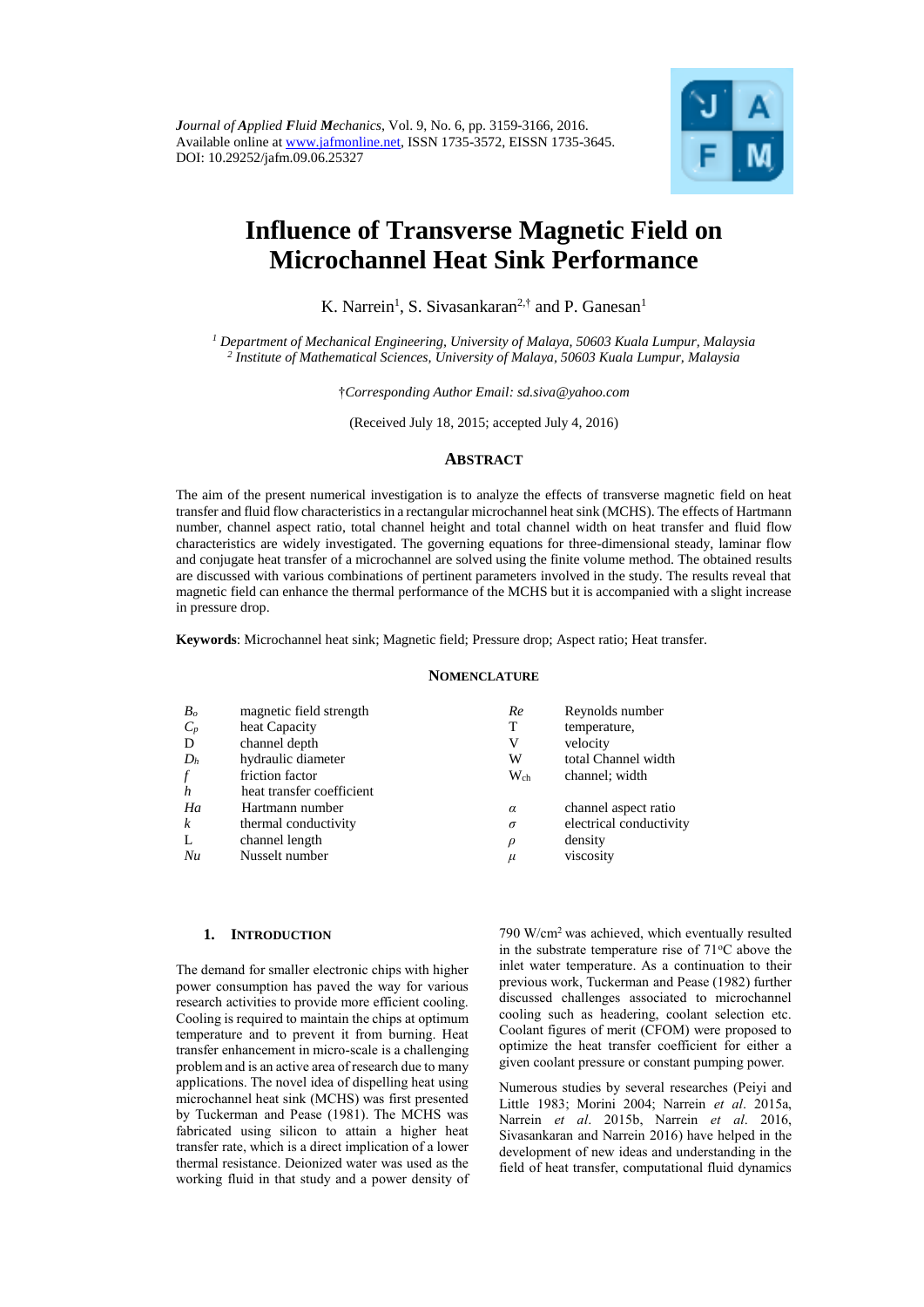(CFD) and MCHS. Kim and Mudawar (2010) developed detailed analytical heat diffusion models for a number of channel geometries of microchannel heat sink such as rectangular, inverse-trapezoidal, trapezoidal, triangular and diamond shaped crosssections. The analytical results agree fairly with twodimensional numerical results for a range of Biot numbers. Fedorov and Viskanta (2000) numerically investigated the three-dimensional incompressible laminar conjugate heat transfer in a microchannel heat sink that used for electronic packaging applications. The model was validated with the existing thermal resistance and friction factor data. The temperature/heat flux distribution and the average heat transfer characteristics were presented in detail. They also found that the Poiseuille flow assumption was not always accurate and careful assessment was needed to evaluate its validity to ensure minimal errors in predicting friction coefficients.

Lee *et al.* (2005) conducted an experimental investigation to validate the accordance of classical correlations on conventional sized channels in order to predict the thermal characteristics of a singlephase flow through rectangular microchannels. The range of the microchannel width considered was from 194 to 534 μm where the channel depth was set to be five times of the width for each respective case. Deionized water was allowed to flow in a parallel configuration through ten rows of channel. The microchannel was made out of copper. The authors concluded that the previous numerical predictions are close with experimental results. The thermal behavior in microchannel can be estimated using conventional analysis given that the boundary conditions are exactly matched as per that used in the experiment.

Tsai and Chein (2007) performed an analytical study to analyze the performance of nanofluid-cooled microchannel heat sinks. Copper-water and carbon nanotube-water nanofluids were used as the working fluid. The channel where fluid flows was modeled as porous media to obtain the velocity and temperature distribution. The researchers found that nanofluid was able to reduce the temperature difference between the MCHS bottom wall and bulk nanofluid, thus reducing the conductive thermal resistance. Significant increment in the thermal resistance was observed due to the higher viscosity of nanofluids as compared to other coolants. Thermal enhancement was also observed when nanofluid was used for MCHS which has an optimum porosity and aspect ratio. However, such enhancement did not persist for higher porosity and aspect ratios. Pfahler *et al*. (1989, 1990) experimentally investigated the laminar fluid flow through a trapezoidal MCHS using various types of fluid. The Poiseuille number (*fRe*) increased with increasing Reynolds number; however it was generally lower than the predicted value.

Peng and Peterson (1996) conducted a numerical investigation on single-phase forced convective heat transfer in rectangular MCHS using water as the working fluid. It was concluded from the results that the geometry was an important factor in determining the heat transfer and fluid flow characteristics through a MCHS. Empirical correlations were proposed for the Nusselt number and friction factor. Rahman and Gui (1993, 1998) experimentally investigated forced convection of water thorough a trapezoidal MCHS. It was found that the Nusselt number in laminar flow was much higher as compared to that of turbulent flow and no extreme change was observed in the transition region. In addition, the data obtained for friction factor is appeared indecisive.

Moraveji *et al*. (2013) numerically investigated the cooling performance and pressure drop in a minichannel heat sink using nanofluids. Two different nanoparticles with various volume concentration and velocities were investigated. It was found that that the heat transfer coefficient increased with increasing nanoparticle concentration and Reynolds number. Fani *et al*. (2013) presented the effect of nanoparticle size on thermal performance of nanofluid in a trapezoidal microchannel heat sink. CuO-Water nanofluid with 100-200nm and 1-4% concentration were considered. A significant increase in pressure drop was observed as the concentration was increased. Heat transfer decreased with the increase of particle size.

Liu *et al*. (2013) conducted an experimental study to analyze the effect of non-uniform heating in the performance of microchannel heat sinks. Two types of manifold were used for the investigation. One that has a side inlet entrance, which is normal to the direction of the main flow and the other, which is parallel to the flow direction. In the case of uniform heating, the latter manifold showed better results due to better flow distribution. Better performance was also observed when the heater was positioned at the inlet for non-uniform heating. In a separate study, Hung and Yan (2013) numerically investigated the effects of tapered-channel on thermal performance of microchannel heat sink. The researchers concluded that thermal resistance and the width-tapered ratio is not monotonic at constant pumping power. A similar result was observed for the height-tapered ratio case as well.

Sohel *et al*. (2013) presented the results for the heat transfer performance and thermos-physical properties of nanofluids in circular microchannel.  $Al_2O_3$ , TiO<sub>2</sub>, and CuO water based nanofluid were used in their analysis. The researchers concluded that CuO-Water based nanofluid showed better heat transfer enhancement compared to  $Al_2O_3$  and  $TiO_2$ nanofluid. Mansoor *et al*. (2012) investigated the fluid flow and heat transfer in a rectangular microchannel under high heat flux condition. Water was used as the cooling fluid and the microchannel substrate considered was copper. An increase in heat transfer coefficient was observed with increasing heat flux. The authors proposed a correlation to predict the average Nusselt number for microchannels with simultaneously developing flow. Cito *et al*. (2012) numerically investigated the mass transfer rated in capillary-driven flow in microchannels. Wall mass transfer rate enhancement was observed due to recirculation. The authors presented correlations for Sherwood number and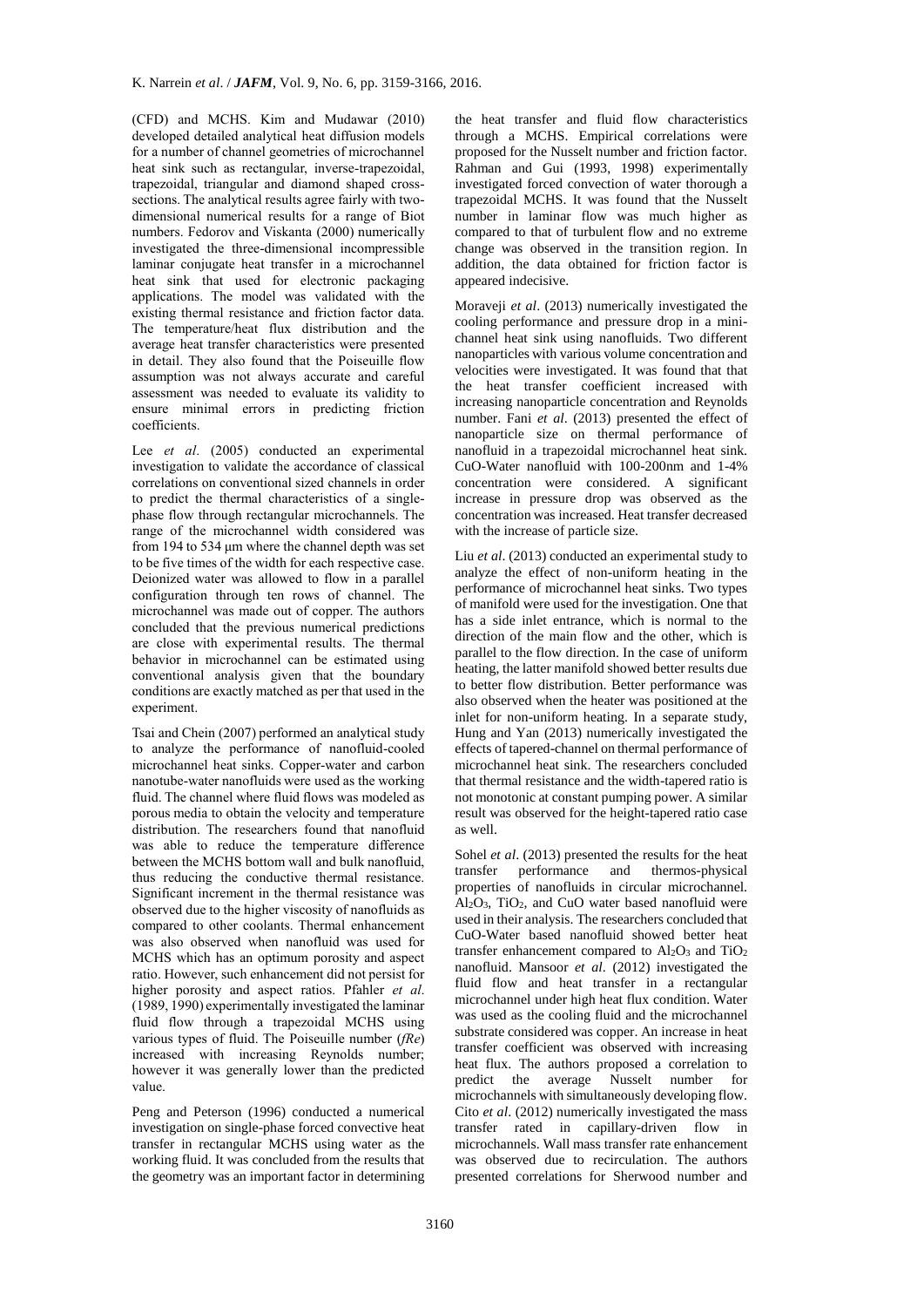#### Reynolds number, contact angle and time.

Magneto-convection is a convective flow of an electrically conducting fluid in the presence of the imposed magnetic field. Numerous studies by several researches have helped in the development and understanding of fluid flow and heat transfer characteristics in the presence of magnetic field (Bhuvaneswari *et al*. (2011), Malleswaran and Sivasankaran (2016), Sivasankaran *et al*. (2011a), Sivasankaran and Bhuvaneswari (2011), Sivasankaran *et al*. (2011b), Karthikeyan *et al*. (2016)). Magneto-convection in an enclosure is numerically investigated by Sivasankaran *et al*. (2011c) and Malleswaran *et al*. (2013). Aminossadati *et al*. (2011) numerically investigated the laminar forced convection through a horizontal microchannel under the influence of a transverse magnetic field in the middle section.  $Al_2O_3$ -water based nanofluid was used as the working fluid and the microchannel was partially heated in the midsection. Effects of Reynolds number, nanoparticle volume fraction and Hartmann number were investigated. Results from their study portray an increased heat transfer at higher Reynolds and Hartmann number. However, no efforts were made to study the effects of pressure drop. Furthermore, a two-dimensional study was conducted by the researches; hence the results may not be the same for actual three-dimensional problems as the additional wall effects may play a vital role in determining the exact heat transfer enhancement due to additional pressure drop. Numerous other studies have also helped in the understanding and advancement in the field of MCHS (Niazmand *et al*., 2010, Ramiar *et al*., 2012, Zade *et al*., 2015, Wang *et al*., 2015, Hamedi *et al*., 2016, Kaya, 2016).

To the author's best knowledge, limited attempts are made to study in detail the effects of transverse magnetic field on three-dimensional laminar heat transfer and fluid flow characteristics in a microchannel heat sink; hence, this has motivated the present study. Electrical components have the potential to produce magnetic fields and this wasted energy can be used to further enhance the heat transfer through the MCHS. Previous studies did not tackle the effects that have been investigated in the present study. The current study examines the threedimensional laminar flow with the effects of different Hartmann number (0-25), channel aspect ratio (1-3), channel height (300-350  $\mu$ m) and its total channel width  $(250-300 \text{ }\mu\text{m})$  extensively. Results of interests such as Nusselt number and pressure drop is reported to illustrate the effects of transverse magnetic field on these parameters.

# **2. MATHEMATICAL MODEL**

# **2.1 Governing Equations**

The microchannel heat sink considered in this study is shown schematically in Figure 1. The heat is transferred from the bottom wall of the MCHS to the working fluid which is water in this case. Several assumptions are made on the operating conditions of the MCHS: (i) the MCHS operates under steadystate conditions; (ii) the fluid remains single phase along the MCHS; (iii) the properties of the MCHS material are temperature independent; (iv) the external heat transfer effects are ignored; (v) the outer walls of the MCHS are adiabatic. Threedimensional incompressible laminar flow is considered for the entire study.



**Fig. 1. Schematic diagram of the computational domain of MCHS.**

The governing equations for flow and heat transfer in the MCHS are (Xia *et al*. 2011):

Continuity equation:

$$
\nabla \circ \vec{v} = 0 \tag{1}
$$

Momentum equation:

$$
(\vec{v} \circ \nabla)\vec{v} = \frac{1}{\rho} \nabla p + \nu \Delta \vec{v} + \frac{1}{\rho} (j \times B)
$$
 (2)

Energy equation:

$$
(\vec{v} \circ \nabla)T = \alpha \Delta T \tag{3}
$$

The water is set to flow through the channel and the bottom wall of the MCHS is heated with a constant heat flux of  $1 \times 10^6$  W/m<sup>2</sup>. The inlet velocity is varied to produce the Reynolds number in the range of Re  $= 500-1000$ . The inlet temperature of the water is set to 300K. The outlet is set to pressure outlet and the wall between the channel (fluid region) and solid region is set to "coupled for heat transfer". The outer wall of the MCHS is set as adiabatic.

The Nusselt number is calculated using the following equation:

$$
Nu = \frac{hD_h}{k} \tag{4}
$$

where *h* is the heat transfer coefficient,  $D_h$  is the hydraulic diameter and *k* is the thermal conductivity of the working fluid. The heat transfer coefficient is calculated based on the following equation:

$$
h = \frac{q}{\Delta T} \tag{5}
$$

where  $q$  is the heat flux of the intermediate wall between the solid and fluid. *ΔT* represented by the temperature difference between the intermediate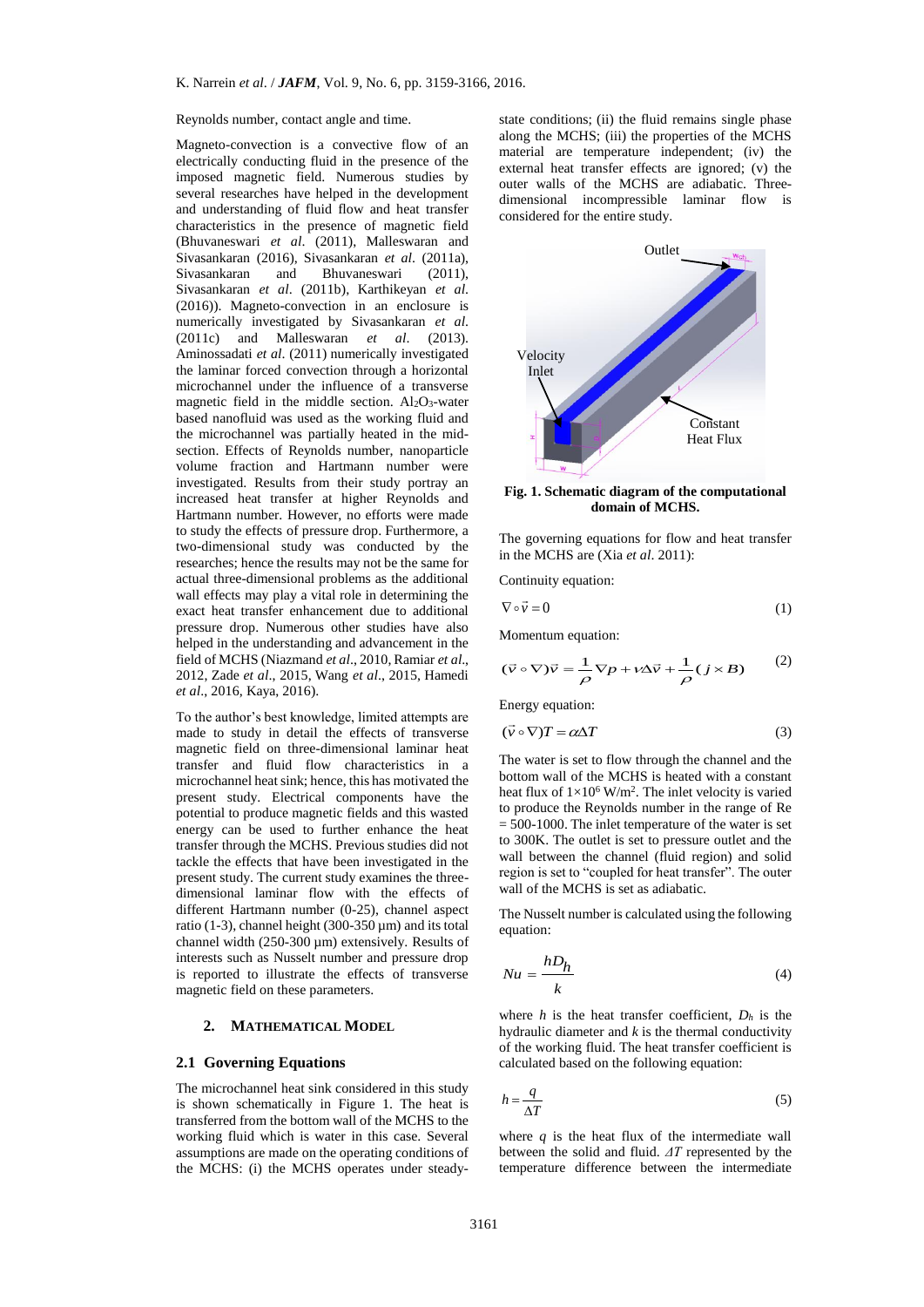wall and the average bulk fluid temperature.

# **2.2 Grid Independence Test**

A grid independence test is performed to evaluate the effects of grid sizes on the results. Four sets of mesh are generated using hexagonal elements with 7262 nodes, 0.29 million nodes, 0.68 million nodes and 1.77 million nodes, respectively. Laminar flow is considered for this test where the inlet temperature of the channel is set to 300 K with a velocity of 4 m/s. The bottom wall is heated with a constant heat flux of  $1 \times 10^6$  W/m<sup>2</sup>. The error for each model is computed in relation to the 1.77 million nodes model. As shown in Table 1, the 1.77 million and 0.68 million nodes grid produce almost identical results along the MCHS with an error of 0.09%. Hence, a domain with approximately 0.5 to 0.6 million nodes is chosen for all cases to reduce computing time. The summary of the grid independence test is shown in Table 1.

|  |  | <b>Table 1 Grid Independence Test Results</b> |  |  |
|--|--|-----------------------------------------------|--|--|
|--|--|-----------------------------------------------|--|--|

| <b>Nodes</b> | <b>Outlet Temperature</b><br>(K) | Percentage<br>Error $(\%)$ |  |
|--------------|----------------------------------|----------------------------|--|
|              |                                  |                            |  |
| 7 2 6 2      | 319.779                          | 2.18                       |  |
| 292 317      | 313.897                          | 0.30                       |  |
| 684 632      | 313.222                          | 0.09                       |  |
| 1 773 648    | 312.943                          |                            |  |

#### **2.3 Model Validation**

The code validation is done based on the geometry which was first used by Xia *et al*. (2011). Water with an inlet velocity of 4 m/s was set to flow through the channel and the bottom wall of the MCHS is heated with a constant heat flux of 1 x  $10^6$  W/m<sup>2</sup>. The thermal field results are compared with the analytical results suggested by Philips (1990). It can be seen from Fig. 2a that the thermal field results are in good agreement. In addition, the flow field and magnetic field results are also validated with the correlation presented by Steinke & Kandlikar (2006) and Back (1968) which is in good agreement as depicted in Fig. 2b and Fig. 2c.

# **2.4 Numerical Procedure**

The numerical computations are carried out by solving the governing equations along with the boundary conditions using the finite volume method. The SIMPLE algorithm is adopted to investigate the flow field. The second-order upwind differencing scheme is used for the convective terms. The diffusion term in the momentum and energy equations are approximated by the second-order central difference scheme which gives a stable solution. Numerical simulation is carried out for different combinations of pertinent parameters such as (i) Hartmann number, (ii) channel aspect ratio, (iii) total channel height and (iv) total channel width to investigate the effects on MCHS. The convergence criterion is set to be  $1 \times 10^{-5}$ . Second order discretization scheme is used for pressure, momentum and energy equations. The underrelaxation factor parameters for pressure and momentum is set to 0.3 and 0.7 respectively.





#### **3. RESULTS AND DISCUSSION**

The effects of transverse magnetic field on the thermal and flow fields of the MCHS are analyzed and discussed in this section. For the first case, the effects of Hartmann number is investigated for  $Ha =$ 0, 10, 15, 20 and 25. In the second case, the aspect ratio is investigated where  $\alpha = 1, 1.5, 2, 2.5$  and 3. The aspect ratio is defined by the channel depth divided by the channel width. In the subsequent cases the total channel height and total channel width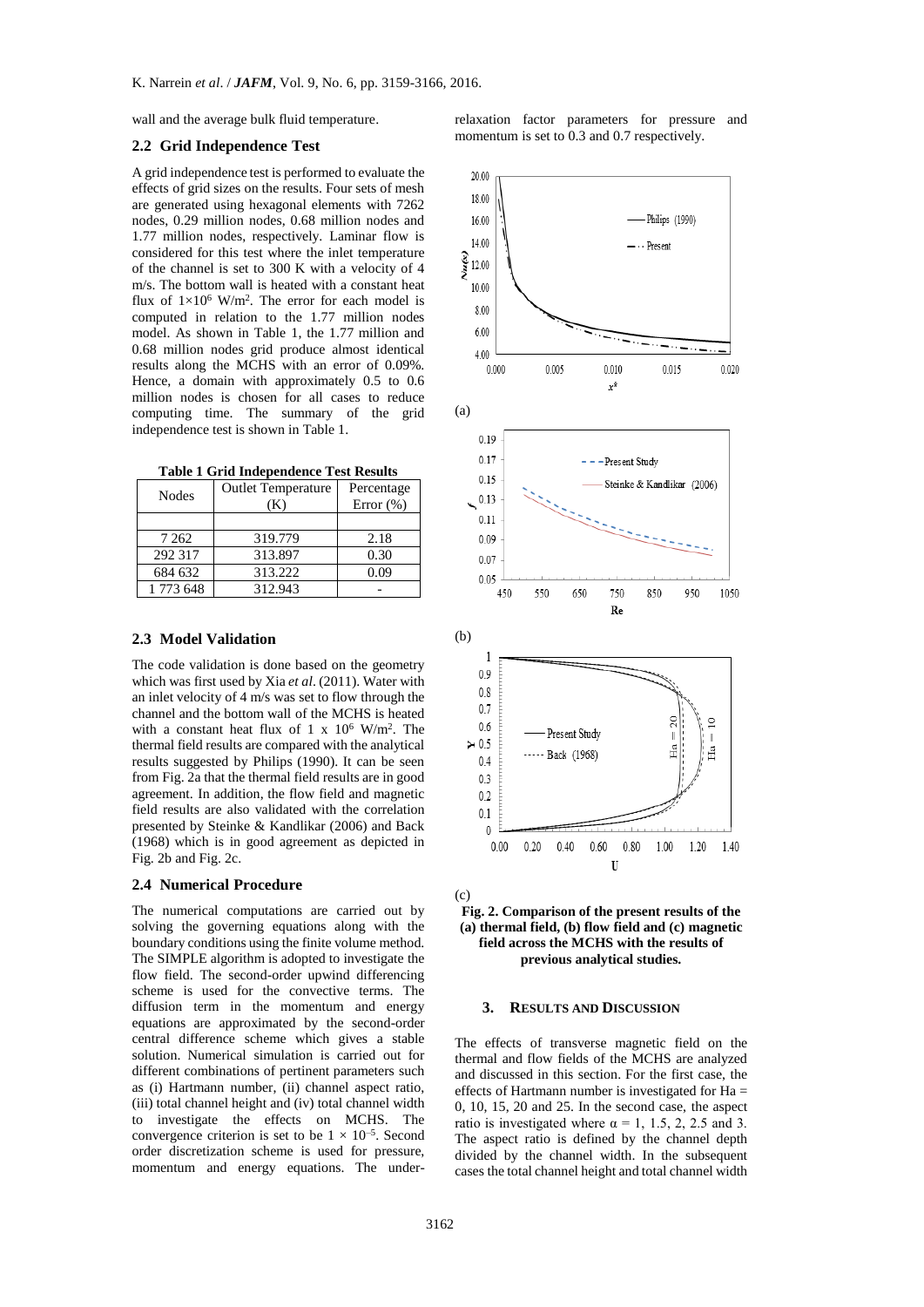is investigated. All the cases are investigated in the range of Re = 500-2000.

# **3.1 Effects of Transverse Magnetic Field on the Thermal Field**

The effect of Hartmann number on the thermal field is presented via the Nusselt number as shown in Fig. 3.



It can be seen from the figure that the Nusselt number increases on increasing the Reynolds and Hartmann numbers. In normal cases, the flow becomes fully developed after a certain entry length. However, the magnetic field introduced in this study prevents the fluid from reaching a fully developed state which directly leads to the enhancement in heat transfer. An undeveloped flow would tend to have smaller thermal boundary layer thicknesses which ensure larger temperature gradient between the hot surface and fluid. This will directly lead to a convective heat transfer enhancement because of the larger heat transfer rate. As the magnitude of the magnetic field is increased, the effect is further intensified to produce better heat transfer enhancement. This effect can be further presented by comparing the temperature contour at the tube near end region which is illustrated in Fig. 4.



**Fig. 4. Temperature Contour for (a) Ha = 0 and (b) Ha = 25 for Re = 500.**

The effect of variation of the aspect ratio of MCHS performance is portrayed in Fig.5. Increase in the aspect ratio leads to an increase in the Nusselt number and the increment is further enhanced with the presence of the magnetic field for the same reason which is described earlier. The aspect ratio is varied by increasing the channel depth, D (i.e. height) while keeping the constant channel width. Previous literatures suggest that local heat transfer conductance vary around the edge of the channel and move towards zero at the square corners (Kays and

Crawdord, 1993). Svino and Siegel (1964) found that poor convection occurs due to lower velocities at the corners. The dominance of these effects on convective heat transfer tends to fade off at higher aspect ratio which is also observed in this study where the Nusselt number increases with increasing the aspect ratio. The surface heat flux contour for this study is shown in Fig.6.



**Fig. 5. Variation of Nusselt number with Aspect Ratio for various Nusselt number.**



**Fig. 6. Surface heat flux contour for channel with 1.5 aspect ratio.**



Fig.7. shows the variation of Nusselt number with total channel height (H). A minor change in Nusselt number is observed when the channel height is increased from 300 to 350 µm. The thickness between the channel and bottom surface plays a vital role in determining the total thermal resistance. An optimum thickness is required for optimum heat transfer which is studied and presented in detail by Biswal *et al*. (2009). The effect of channel total width (W) is presented in Fig.8. A considerable change in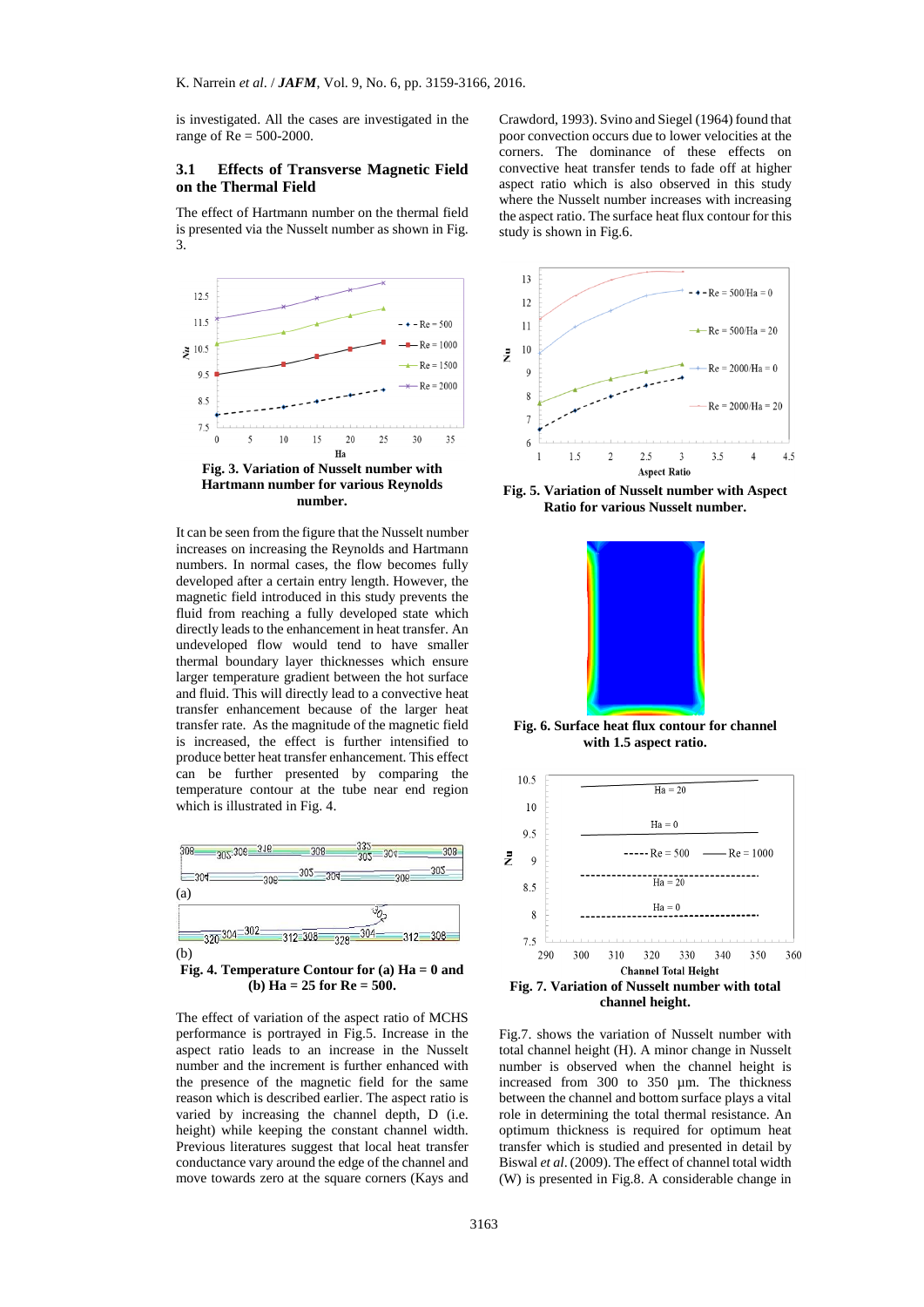Nusselt number is also observed and this can be accounted for the larger surface area. Since the heat flux is set to constant, a larger surface area leads to a larger magnitude of total heat transfer.



**Fig. 8. Variation of Nusselt number with total channel width.**





# **3.1 Effects of Transverse Magnetic Field on the Flow Field**

The flow field performance of the MCHS is evaluated in terms of pressure drop. The value is obtained by acquiring the net area-weighted average difference between the inlet and outlet.

Fig.9a. shows the pressure drop for different values of the Hartmann number. It can be seen that the pressure drop increases with increasing the Hartmann number. The effect of magnetic field prevents the flow from reaching a fully developed state to a certain extent. While this is happening, the velocity at wall tends to be higher than that of a fully developed flow which directly leads to a higher shear stress at this region. A higher wall shear stress would eventually lead to a higher pressure drop. In the case of different aspect ratios, it is observed from Fig.9b that pressure drop tends to decrease with increasing the aspect ratio.

A larger hydraulic diameter allows for a relatively lower velocity which results in a much lower shear stress at the near wall region. This can help to reduce the overall pressure drop through the MCHS. The effect of total channel height and width on the pressure drop (not illustrated here) showed no major difference. However, a small variation is present and this can be accounted for the variance in density due to some changes in the overall fluid temperature which can have a direct effect on the velocity.

# **5. CONCLUSIONS**

Thermal and flow field characteristics of a MCHS under the influence of magnetic field are studied numerically. The effects of Hartmann number, aspect ratio, total channel height and total channel width on flow and temperature field are investigated.

- o Magnetic field is able to increase the convective heat transfer substantially. It is found that convective heat transfer can be enhanced by increasing the magnitude of the magnetic field but is accompanied by significant amount of pressure drop.
- o Nusselt number seems to also increase with increasing the aspect ratio with a reduction in pressure drop.
- o Considerable changes in the thermal and flow fields are also observed when the total channel height and width is varied.

# **REFERENCE**

- Aminossadati, S. M., A. Raisi and B. Ghasemi, (2011). Effects of magnetic field on nanofluid forced convection in partially heated microchannel. *International Journal of Non-Linear Mechanics* 46(10), 1373-1382.
- Back, L. H. (1968). Laminar heat transfer in electrically conducting fluids flowing in parallel plate channels. *International Journal of Heat and Mass Transfer* 11(11), 1621-1636.
- Bhuvaneswari, M., S. Sivasankaran and Y. J. Kim (2011). Magneto-convection in an Enclosure with Sinusoidal Temperature Distributions on Both Side Walls. *Numerical Heat Transfer Part A* 59, 167-184.
- Biswal, L., S. Chakraborty and A. Som (2009). Design and Optimization of single-phase liquid cooled microchannel heat sink. *IEEE Trans. Compon. Package Technology* 32(4), 876-886.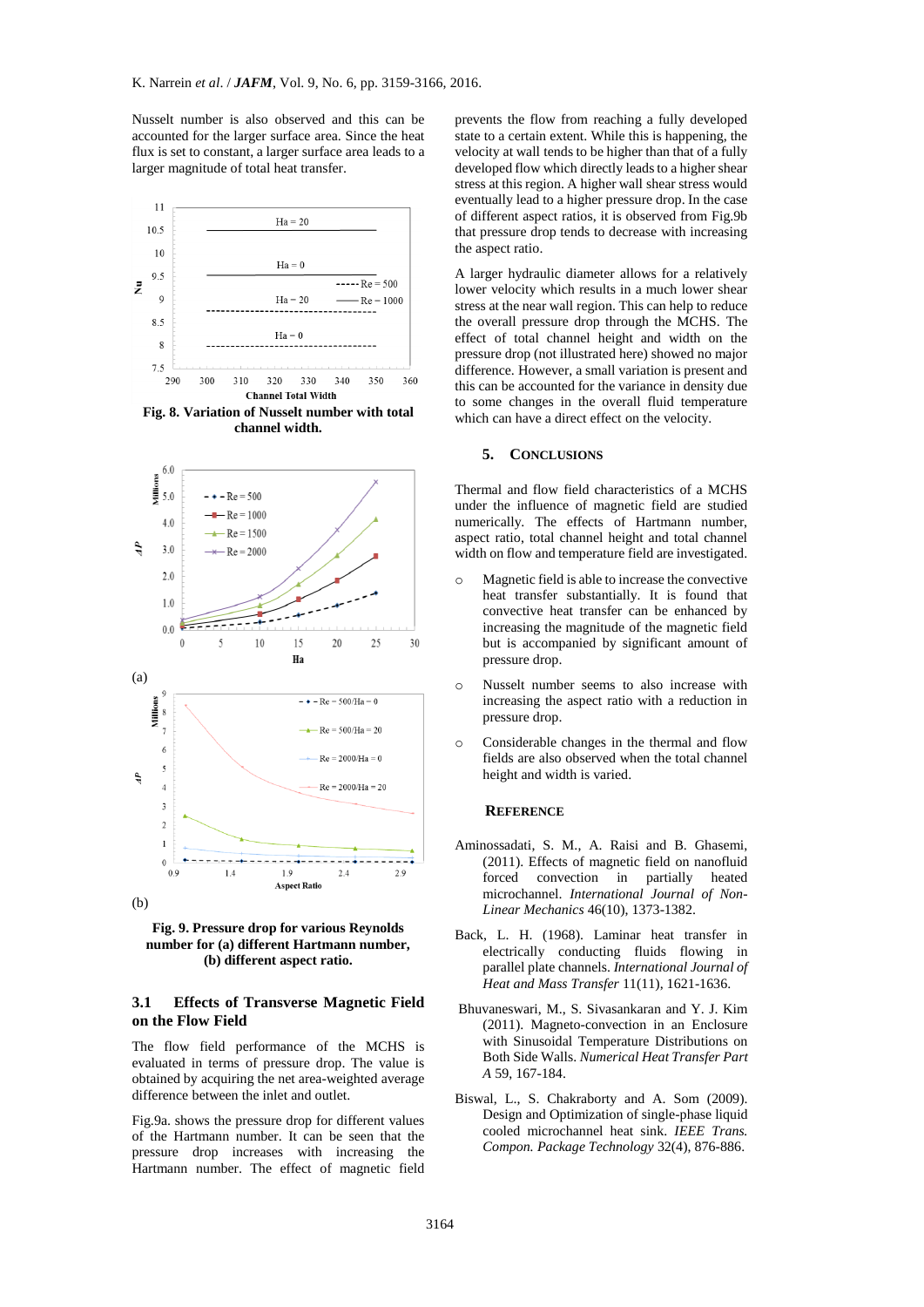- Cito, S., J. Pallares, A. Fabregat and I. Katakis (2012). Numerical simulation of wall mass transfer rates in capillary-driven flow in microchannels. *International Communication of Heat and Mass Transfer* 39, 1066-1072.
- Fani, B., A. Abbassi and M. Kalteh (2013). Effect of nanoparticles size on thermal performance of nanofluid in a trapezoidal microchannel-heatsink. *International Journal of Heat and Mass Transfer* 45, 155-161.
- Fedorov, A. G., and R. Viskanta (2000). Threedimensional conjugate heat transfer in the microchannel heat sink for electronic packaging. *International Journal of Heat and Mass Transfer* 43(3), 399-415.
- Hamedi, A., M. Shamshiri, M. Charmiyan, and E. Shirani (2016). Investogation of nonliner electrokinetic and rheological behaviors of typical non-Newtonian biofluids through annular microchannels. *Journal of Applied Fluid Mechanics* 9(1), 367-378.
- Hung, T. C. and W. M. Yan (2013). Effects of tapered-channel design on thermal performance of microchannel heat sink. *International Communication of Heat and Mass Transfer* 39(9), 1342-1347.
- Karthikeyan, S., M. Bhuvaneswari, S. Sivasankaran and S. Rajan (2016). Soret and Dufour effects on MHD mixed convection heat and mass transfer of a stagnation point flow towards a vertical plate in a porous medium with chemical reaction, radiation and heat generation. *Journal of Applied Fluid Mechanics* 9(3), 1447-1455.
- Kaya, F. (2016). Numerical investigation of effects of ramification length and angle on pressure drop and heat transfer in a ramified microchannel. *Journal of Applied Fluid Mechanics* 9(2), 767-772.
- Kays, W. M., and M. E. Crawford (1993). *Convective Heat and Mass Transfer*, 3rd ed, McGraw-Hill, USA.
- Kim, S. M., and I. Mudawar (2010). Analytical heat diffusion models for different micro-channel<br>heat sink cross-sectional geometries. heat sink cross-sectional *International Journal of Heat and Mass Transfer* 53(19-20), 4002-4016.
- Lee, P. S., S. V. Garimella and D. Liu (2005). Investigation of heat transfer in rectangular microchannels. *International Journal of Heat and Mass Transfer* 48(9), 1688-1704.
- Liu, C. K., S. J. Yang, Y. L. Chao, K. Y. Liou and C. C. Wang (2013). Effect of non-uniform heating on the performance of the microchannel heat sinks. *International Communication of Heat and Mass Transfer* 43, 57-62.
- Malleswaran, A., and S. Sivasankaran (2016). Numerical Simulation on MHD Mixed Convection in a Lid-driven Cavity with Corner Heaters. *Journal of Applied Fluid Mechanics* 9(1), 311-319.
- Malleswaran, A., S. Sivasankaran and M. Bhuvaneswari (2013). Effect of heating location and size on MHD convection in a liddriven cavity. *International Journal of Numerical Methods for Heat and Fluid Flow* 23(5), 867-884.
- Mansoor, M. M., K. C. Wong and M. F. M. Siddique (2012). Numerical investigation of fluid flow and heat transfer under high heat flux using rectangular micro-channels. *International Communication of Heat and Mass Transfer* 39(2), 291-297.
- Moraveji, M. K., R. M. Ardehali and A. Ijam (2013). CFD investigation of nanofluid effects (cooling performance and pressure drop) in minichannel heat sink. *International Communication of Heat and Mass Transfer* 40, 58-66.
- Morini, G. L. (2004). Single-Phase convective heat transfer in microchannels: a review of experimental results. *International Journal of Thermal Sciences* 43(7), 631-651.
- Narrein, K., S. Sivasankaran and P. Ganesan (2016). Numerical investigation of two-phase laminar pulsating nanofluid flow in helical microchannel. *Numerical Heat Transfer Part A* 69(8), 921-930.
- Narrein, K., S. Sivasankaran and P. Ganesan (2015a). Convective Heat transfer and fluid flow analysis in a helical microchannel filled with a porous medium. *Journal of Porous Media* 18(8), 1-10.
- Narrein, K., S. Sivasankaran and P. Ganesan (2015b). Two-Phase Analysis of Helical Microchannel Heat Sink using Nanofluids. *Numerical Heat Transfer Part A* 68, 1-14.
- Niazmand, H., A. A. Jaghargh and M. Renksizbulut (2010). Slip-flow and heat transfer in isoflux rectangular microchannels with thermal creep effects. *Journal of Applied Fluid Mechanics* 3(2), 33-41.
- Peiyi, W. and W. A. Little (1983). Measurement of friction factors for the flow of gases in very fine channels used for microminiature Joule-Thomson refrigerators. *Cryogenics* 23(5), 273- 277.
- Peng, X. F. and G. P. Peterson (1996). Convective heat transfer and flow friction for water flow in microchannel structures. *International Journal of Heat and Mass Transfer* 39(12), 2599-2608.
- Pfahler, J., J. Harley, H. Bau and J. Zemel (1989). Liquid transport in micron and submicron channels. *Sensors and Actuators A: Physical* 22(1-3), 431-434.
- Pfahler, J., J. Harley, H. Bau and J. Zemel (1990). Liquid and gas transport in small channels. In *Proceedings of ASME WAM Micro Structures, Sensors and Actuators, DSC* 19, 149-157.
- Phillips, R. J. (1990). *Advances in thermal modeling of electronic components and systems,*